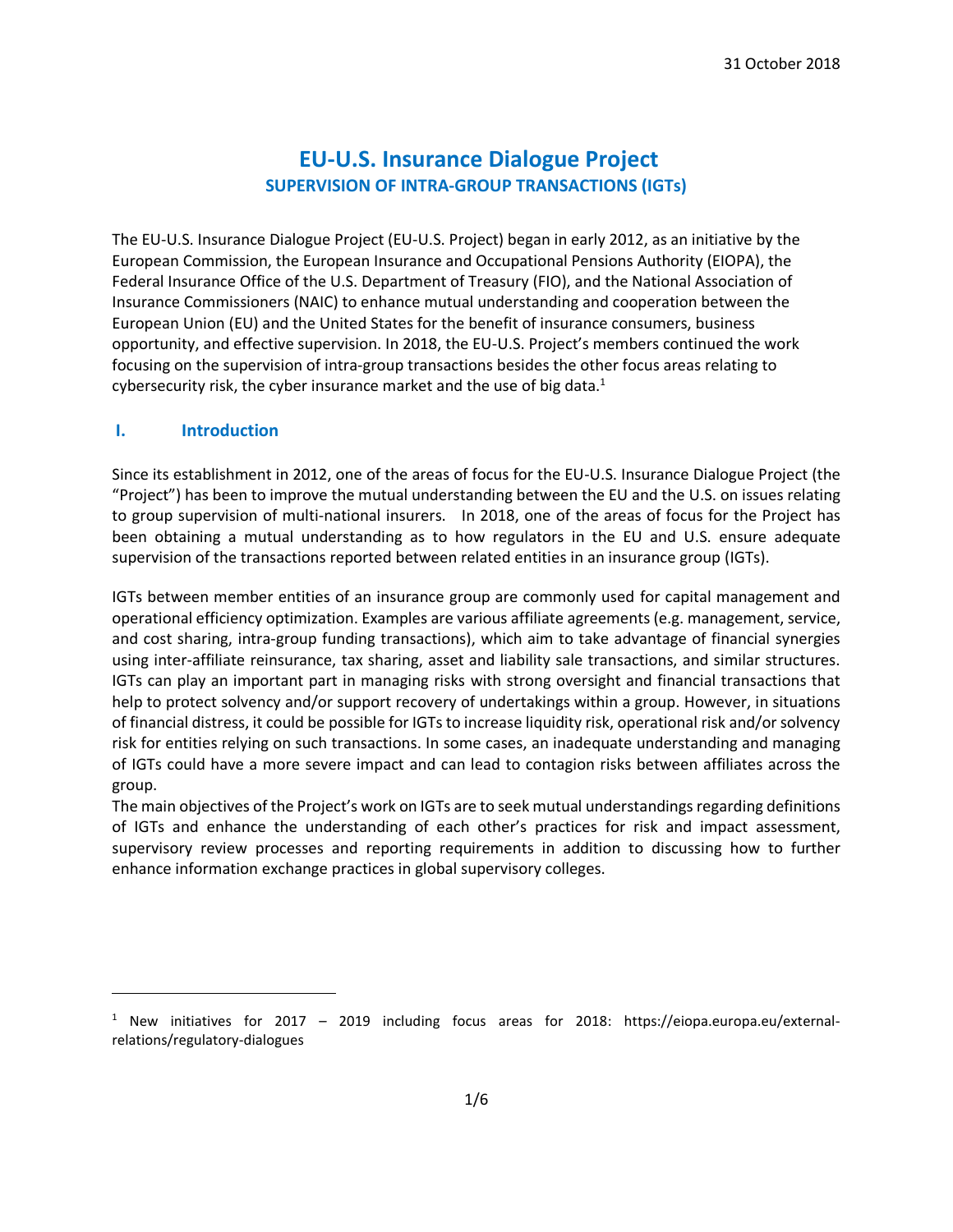## **II. Mutual Understanding of IGTs and supervisory objectives**

In the EU and the U.S., there are supervisory requirements that support the same overall supervisory objective of protecting policyholders. To that point, both in the U.S and EU there are laws in place that provide for application of supervisory enforcement measures.

#### **Categorization of IGTs - facilitating identification and risk analysis**

The EU categories of IGTs are defined in the Solvency II Directive (SII Dir) and revolve around the concept of (i) significant IGTs, (ii) very significant IGTs and (iii) IGTs that need to be reported in all circumstances depending on the level of influence on the solvency and liquidity position of the group or one of the undertakings. For identifying the significance of IGTs, a minimum list of different types of IGTs needs to be considered.<sup>2</sup>

The U.S. categories of IGTs are defined within the Insurance Holding Company System Regulatory Act<sup>3</sup>, which can be summarized as (i) those specifically identified and (ii) those that the commissioner would otherwise determine to adversely affect the interest of policyholders. This Act requires all such transactions to be submitted to the state regulator for approval or disapproval before being completed. A common practice is that the domestic states within the group consult with each other before approving such transactions.

Service agreements, reinsurance agreements and equity type transactions and debt and asset transfers represent the most important IGTs observed in both jurisdictions.

Supervisors in both the EU and U.S. pay particular attention to potential risks that could result from specific types of IGTs, which could potentially weaken the financial and solvency position of an undertaking in a group. Those risks could arise from different sources. Examples include excessive dividend payouts, asset transfers in particular, exchange of low-quality assets for high quality assets from parent to subsidiary, inflated costs for intra-group services provided, service companies taking out capital through inflated prices, guarantees given by a service company without any real assets and guarantees by insurance entities of other affiliates.

## **Sound valuation principles – key to ensure robustness of the balance sheet and resilience to adverse developments**

In the EU, general valuation principles for assets and liabilities apply to all asset and liability items including IGTs.<sup>4</sup> In the U.S., while general valuation principles also apply, IGTs also are subject to more specific

 $\overline{\phantom{a}}$ 

<sup>&</sup>lt;sup>2</sup> Art 245 Directive 2009/138/EC of the European Parliament and of the Council of 25 November 2009 (SII Dir), Art 377 of the Commission Delegated Regulation (EU) 2015/35 of 10 October 2014 (COM DR) which includes equitytype transactions, debt and asset transfer, derivatives, guarantees, swaps, internal reinsurance, cost sharing, contingent liabilities and other types.

<sup>&</sup>lt;sup>3</sup> Section 5, model 440. The NAIC Insurance Holding Company System Regulatory Act provides the state insurance commissioner with broad authorities over the insurance holding company system, including but not limited to transactions between the insurer and any affiliates within the holding company structure, including the ultimate controlling party.

<sup>4</sup> Article 75 (1) SII Dir, Art 7 – Art 16 Commission Delegated Regulation (EU) 2015/35 of 10 October 2014 (COM DR)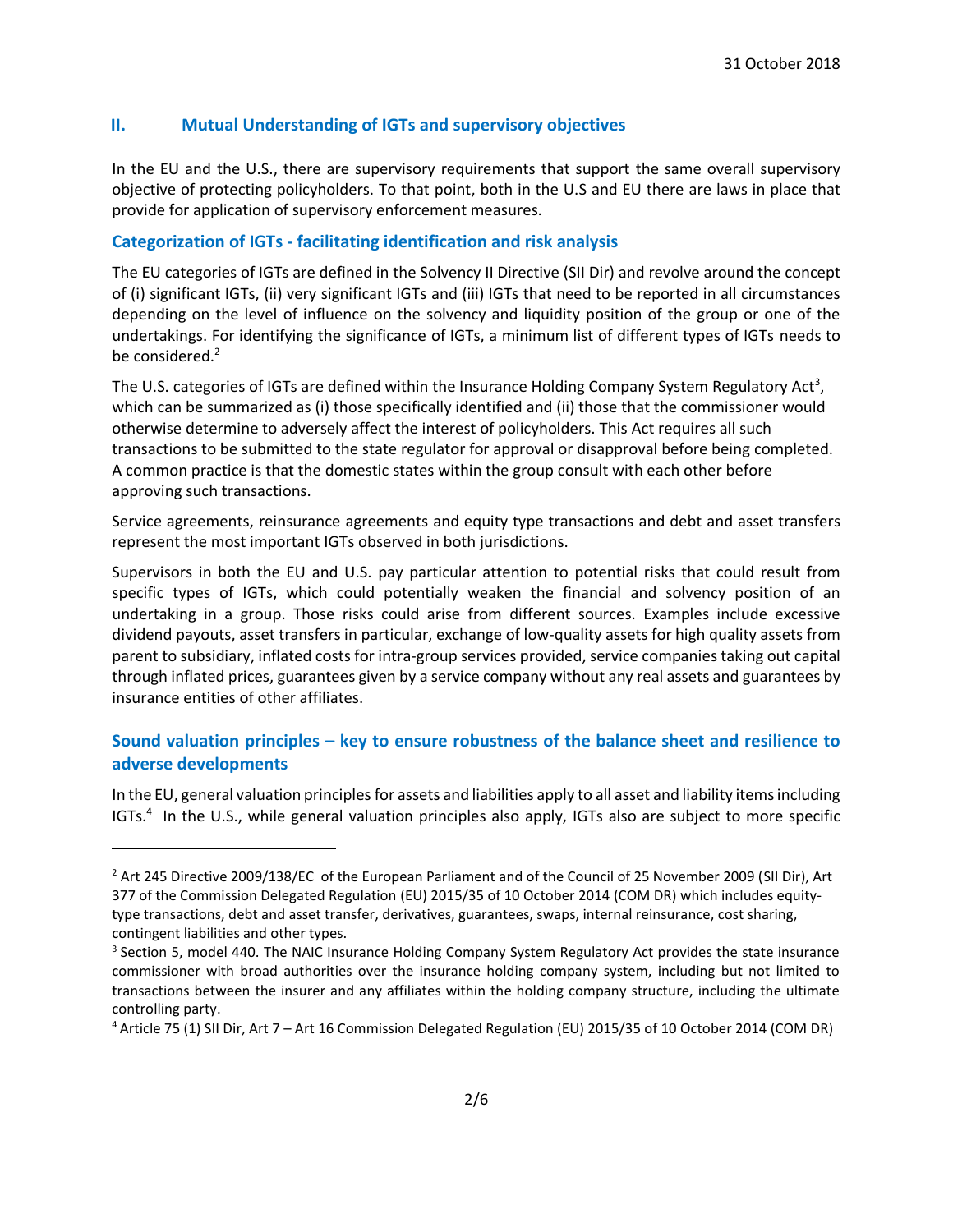accounting requirements<sup>5</sup>, which are intended to mitigate the fact that affiliated transactions may be by their nature subject to abuse.

Both the U.S. and EU consider the review of the application of the arms' length principle an important aspect for supervisory analysis and assessment of IGTs. In some cases, the decision to perform such an assessment is based on supervisory judgement.<sup>6</sup>

#### **III. Reporting of IGTs**

#### **Mutual objective – to ensure timely supervisory actions**

Both the U.S. and EU regulatory frameworks define reporting requirements for IGTs including particular requirements and templates used to collate information. While there is a difference with regard to the format and structure of the reporting templates, the objective is the same - to ensure that supervisors can take timely actions to support their supervisory objectives. Reporting takes place at least annually or more often depending on the type and nature of the transaction.

#### **Top-down versus bottom-up approach in supervisory reporting of IGTs**

The U.S. and EU vary in their approach with regard to supervisory reporting of IGTs. The EU follows a topdown approach, which relies on supervisory reporting of IGTs from the group perspective, not prescribing preapproval of IGTs before the transaction. The U.S. applies a bottom-up approach for approval/ disapproval of IGTs before the transaction can be completed, and a top down approach for disclosure.

Under the U.S. regulatory framework, IGTs are reported by individual undertakings while under the EU regulatory framework, the ultimate parent reports IGTs in the group by undertaking and type as part of group supervisory reporting requirements.

The US preapproval reporting requirement includes filings on all such transactions, and then posttransaction reporting is included in the Holding Company's Annual Registration Statement, which is supplemented with additional post transaction reporting requirements. Affiliated transactions are also separately disclosed in the Notes to Financial Statements, and detailed in the US insurer's public reporting schedules for debt and equity investments, derivatives, other invested assets and reinsurance transactions. 7

The EU reporting templates are designed for a group to report IGTs to the group supervisor by type of transaction (equity type transactions, debt and asset transfer; derivatives; reinsurance; cost sharing, contingent liabilities, off-balance sheet and other items). $^{8}$ 

 $\overline{a}$ 

<sup>5</sup> SSAP No. 25- Affiliates and Other Related Parties

<sup>&</sup>lt;sup>6</sup> In the US, SSAP 25 defines arms' length transactions as "a transaction in which willing parties, each being reasonably aware of all relevant factors and neither under compulsion to buy, sell, or loan, would be willing to participate.

<sup>7</sup> Preapproval reporting in Form D for filing on all transactions; post transaction reporting in the Holding Company's Annual Registration Statement, which is supplemented with additional post transaction reporting in the Schedule Y Part 2.

<sup>&</sup>lt;sup>8</sup> Implementing Technical Standards on Templates for submission of information to supervisory authorities, templates S.36.01, S.36.02, S.36.03, S.36.04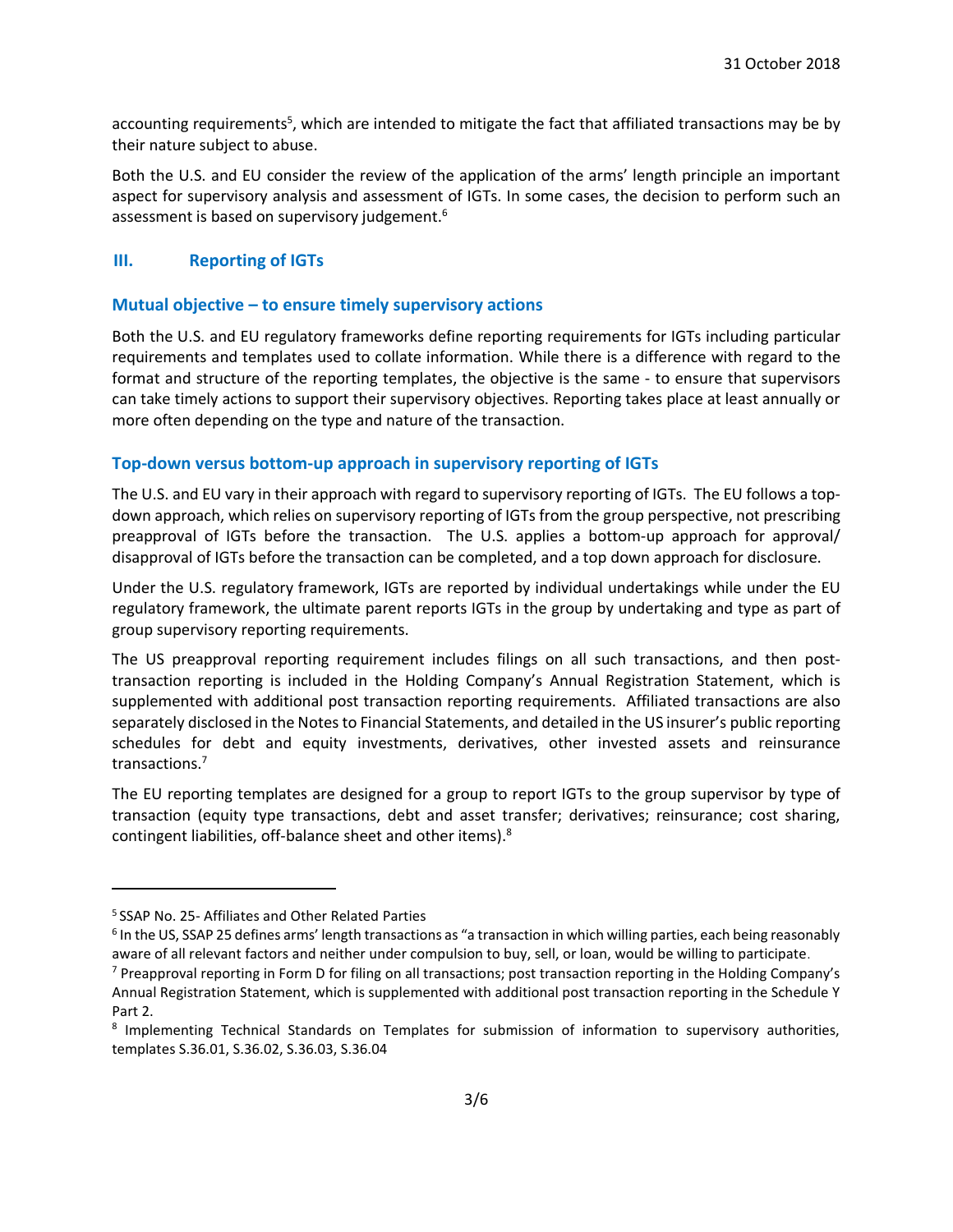## **Applying thresholds for reporting IGTs - common practice in the EU and US**

Thresholds are important as they set a parameter that supervisors can use as guidance in deciding the IGTs that must be reported.

In the EU, thresholds are derived from different variables. They can be based on the solvency capital requirements, technical provisions or both. When establishing thresholds, specific factors should be taken into consideration, for example the nature, scale and complexity of the group, importance of undertakings, group solvency and liquidity position.

In the U.S., there is a more detailed list of thresholds that vary depending upon the specific type of IGT.<sup>9</sup> One example is that only IGT sales, purchases, exchanges of credit, or investments greater than 3% of the insurer's assets need to be submitted for approval.

Both in the EU and in U.S., there are cases which have to be reported without any thresholds being applied, e.g. management agreements, cost-sharing agreements, transactions requiring board approval.

Supervisors in both the U.S. and EU acknowledge the challenge in setting the threshold too low or too high as this may have an impact on the effectiveness of supervision.

#### **Data quality - an important point of attention for supervisors across the EU and US**

A common challenge for supervisors is to ascertain the adequacy and accuracy of the information received as this is the basis for supervisory analysis and assessment. If deemed necessary for appropriate supervision a comprehensive crosschecking work is carried out by supervisors in both jurisdictions to review data quality.

#### **IV. Quantitative and qualitative analysis**

 $\overline{\phantom{a}}$ 

Supervisory analysis of IGTs, both in the EU and U.S., respond to the same objective of protecting policyholders by strengthening the oversight of intra-group activities. A particular challenge arises when supervising cross-border activities across jurisdictions involving different regulatory systems for globally operating groups.

#### **Analysis of IGTs - integral part of the risk assessment in the supervisory review process**

In the EU, the analysis of IGTs is part of the risk assessment embedded in the Supervisory Review Process (SRP).<sup>10</sup> Quantitative and qualitative aspects are analyzed taking into account scope, complexity and risk profile of the group and each of the solo undertakings. In the U.S., a similar approach is followed in the NAIC's Financial Analysis Handbook, which contains detailed Group-Wide Supervision procedures that are required to be used by all states under the NAIC's Accreditation Program.

<sup>&</sup>lt;sup>9</sup> Section 5, model 440 NAIC Insurance Holding Company System Regulatory Act

 $10$  Article 36 of the Solvency II Directive defines the key elements of a supervisory review process and the areas where supervisory authorities shall in particular review and evaluate compliance. In addition, Article 245 of the same Directive, outlines that IGTs should be subject to supervisory review by the group supervisor.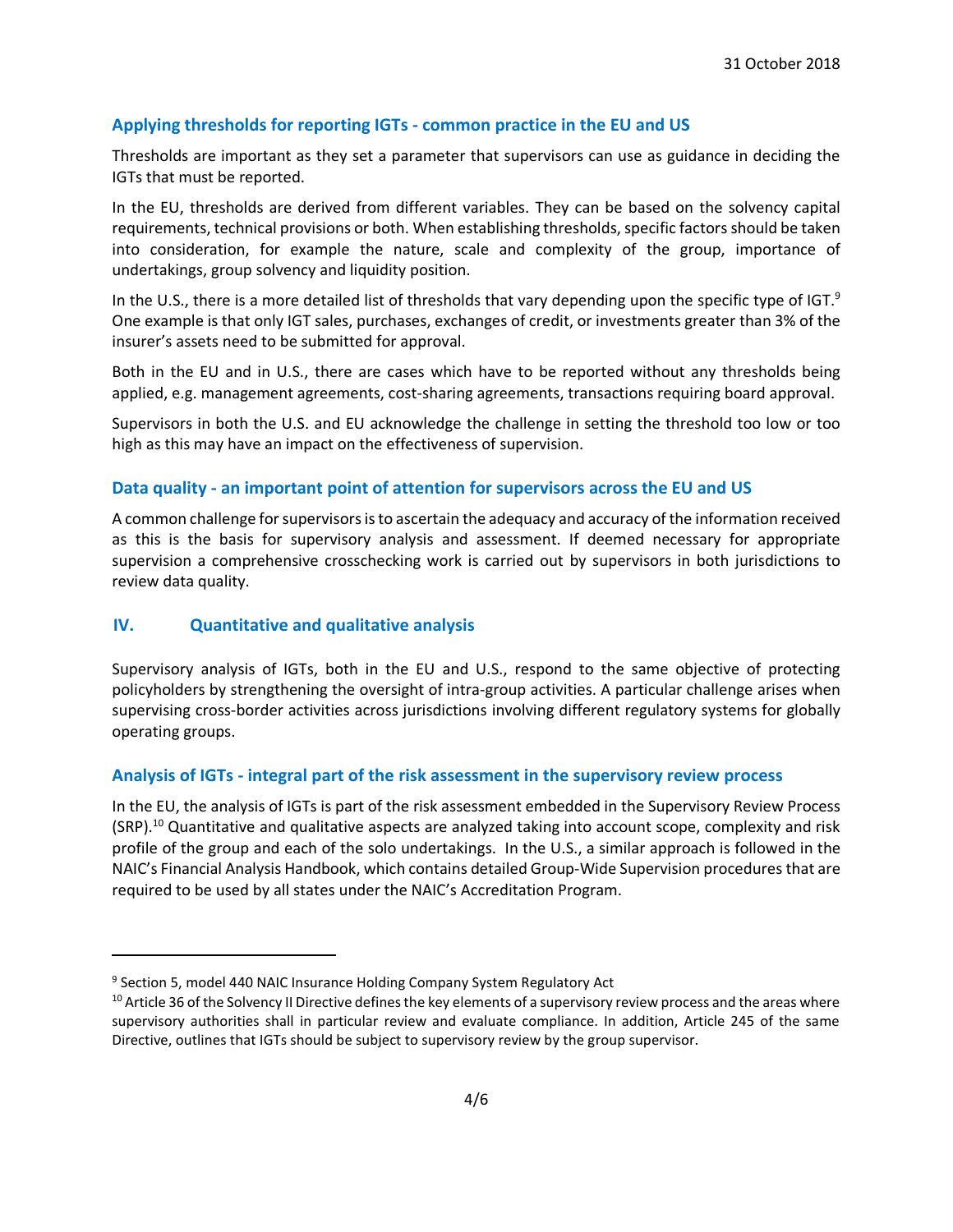Supervisors in the EU and the U.S. benefit from the data collated on regulatory reporting templates and any ad-hoc reporting outlining the type and volume of IGTs. From a qualitative point of view, supervisors pay a significant amount of attention to potential conflict of interests and contagion risks across the group increasing, among others, risks such as capital risk, credit risk, liquidity risk and operational risk.

Supervisors in the EU and the U.S. concur that they expect insurers to include in their Own Risk and Solvency Assessment (ORSA) a thorough analysis of the interlinkages between the various entities in a group and the exposures that could emanate from IGTs.

# **V. Enhancing cooperation and exchange of information across cross-border supervisory colleges**

Discussions and cooperation in the college benefit from good understanding and thorough analysis of all risks, including those arising from IGTs. Enhancing information sharing, transparency and discussion of IGTs between college members and participants is of utmost importance to ensure a shared view on the risks, in particular for large and complex globally operating groups. Regular and structured information exchange and thorough analysis facilitate the supervisors' understanding of the substance of IGTs and their understanding of i) how risks, capital and liquidity are moved around the group, ii) what capital agreements and cash management agreements are in place, iii) where in the group risks, capital and liquidity ultimately reside.

#### **Current approaches considering supervisory cooperation and information exchange**

U.S. group-wide supervisors generally request from non-U.S. supervisors a listing of their material IGTs/or those that they consider to be higher risk. U.S. group-wide supervisors generally request from U.S. supervisors an IGT listing of material transactions (after the U.S. domestic state has performed more detailed analysis to get comfortable with the transaction), including guarantees and reinsurance transactions.

In the EU, the supervisors in the college agree as part of the Coordination Arrangement on a set of qualitative and quantitative information to be shared at group and solo level. This includes information about the group's business and performance, system of governance, risk profile and capital management with a strong focus on significant intra-group transactions. Beside quantitative data qualitative information about IGTs is also shared, i.e. rationale, risks, rewards and potential conflict of interests.

# **Mutual understanding, transparency and cooperation - crucial for effective cross-border supervision**

Further cooperation and coordination among supervisors of globally operating cross-border groups and their undertakings in the EU and the US and improved understanding of the significance and implications of IGTs and, more generally, the overall business and financial position is important forthe risk assessment and supervisory work. As a pre-condition, supervisors in both jurisdictions consider it important to have a good understanding of the data and information available under both frameworks. In addition, it is crucial that supervisors build trust and enhance sharing of confidential and sensitive information where needed for supervisory purposes subject to the appropriate professional secrecy and confidentiality